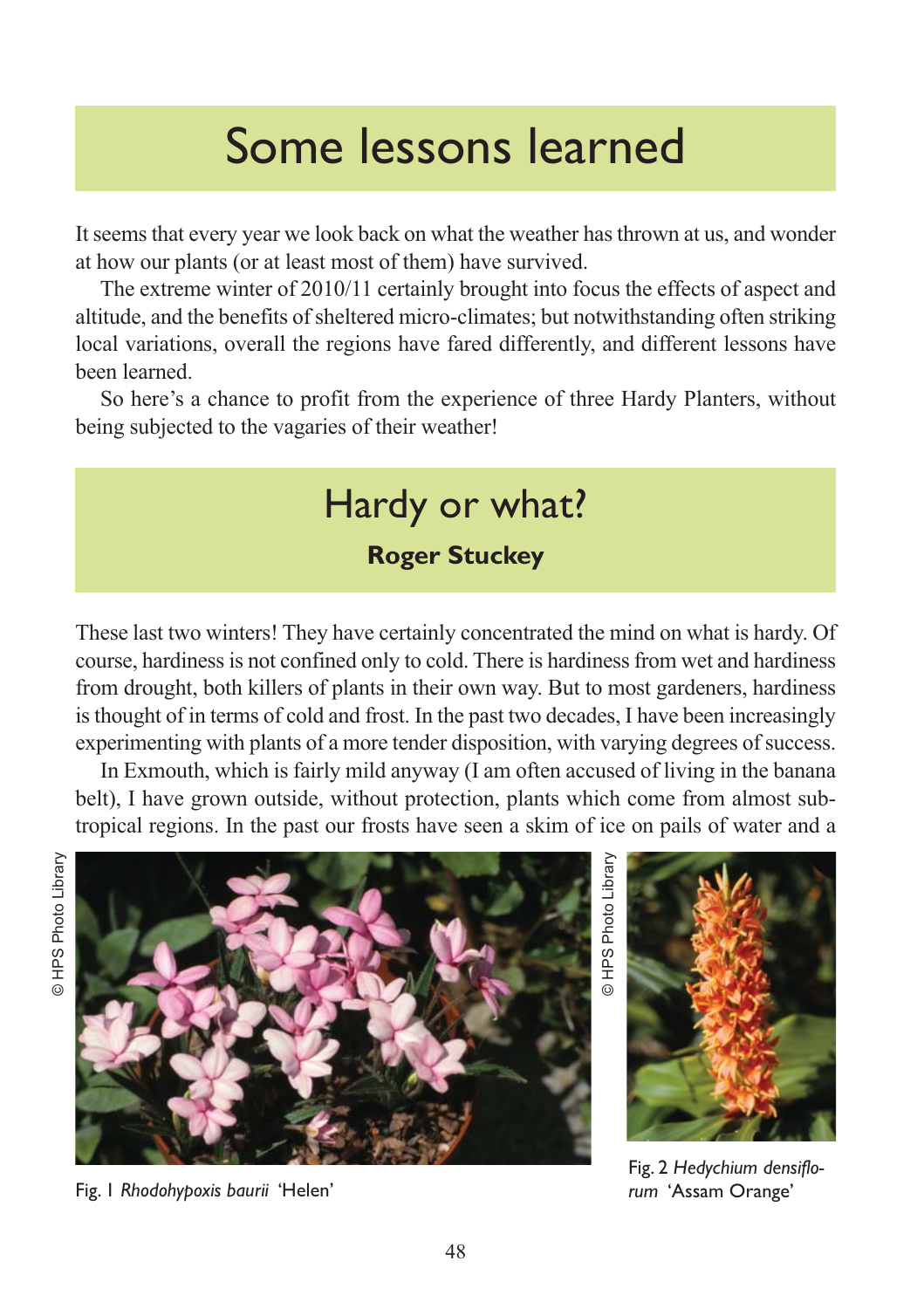slight hardening of the surface of pots, mostly gone by midday. But this year we have had more frosts, they have been more severe, and they have hung around longer.

A good thing about frosts is that often seed germination, especially of alpines, is enhanced; many harmful bugs are destroyed; and some shrubs actually flower better when exposed to a cold spell. A bad thing about frost is that it tends to kill those lessthan-hardy plants we cherish. Some plants are still alive outside, although considered half hardy or tender. Some plants are cold-hardy but not wet-hardy. Others abhor the combination. It might be worth mentioning that plants in the open ground are more likely to survive than the same plant kept outside in a pot.

The silver-leafed *Santolina chamaecyparissus* subsp. *magonica*, supposedly a diploid form from Spain, has never looked back, although growing in a pot. It is now over 60cm across and has been bearing its yellow pom-pom flowers for several weeks as I write at the end of July.

*Edgeworthia chrysantha* comes from the Himalayan regions and is reputed to be hardy to  $-5^{\circ}$ C. Mine was cut back but has sprouted new shoots. The fragrant yellow tubular flowers are borne in clusters. It should be grown by everyone, even if only in a conservatory.

I had a bit of a disaster with the leptospermums. *L. scoparium* 'Red Damask' shrubs 2.5m high and about 15 years old were killed, and even the dwarf *L. s.* (Nanum Group) 'Kiwi' and 'Tui' did not succeed, yet several *L. s.* 'Nichollsii Nanum', probably the smallest and slowest growing of the species, were fine both in troughs and in the open ground.

Another disaster was losing nearly every *Dierama*. Only one survived from my collection in pots, *D.* 'Tiny Bells', which I had sown the year before and kept in the greenhouse. This plant grows to about 60cm with lilac-pink flowers and is suitable where space is at a premium.





Fig. 4 *Fremontodendron*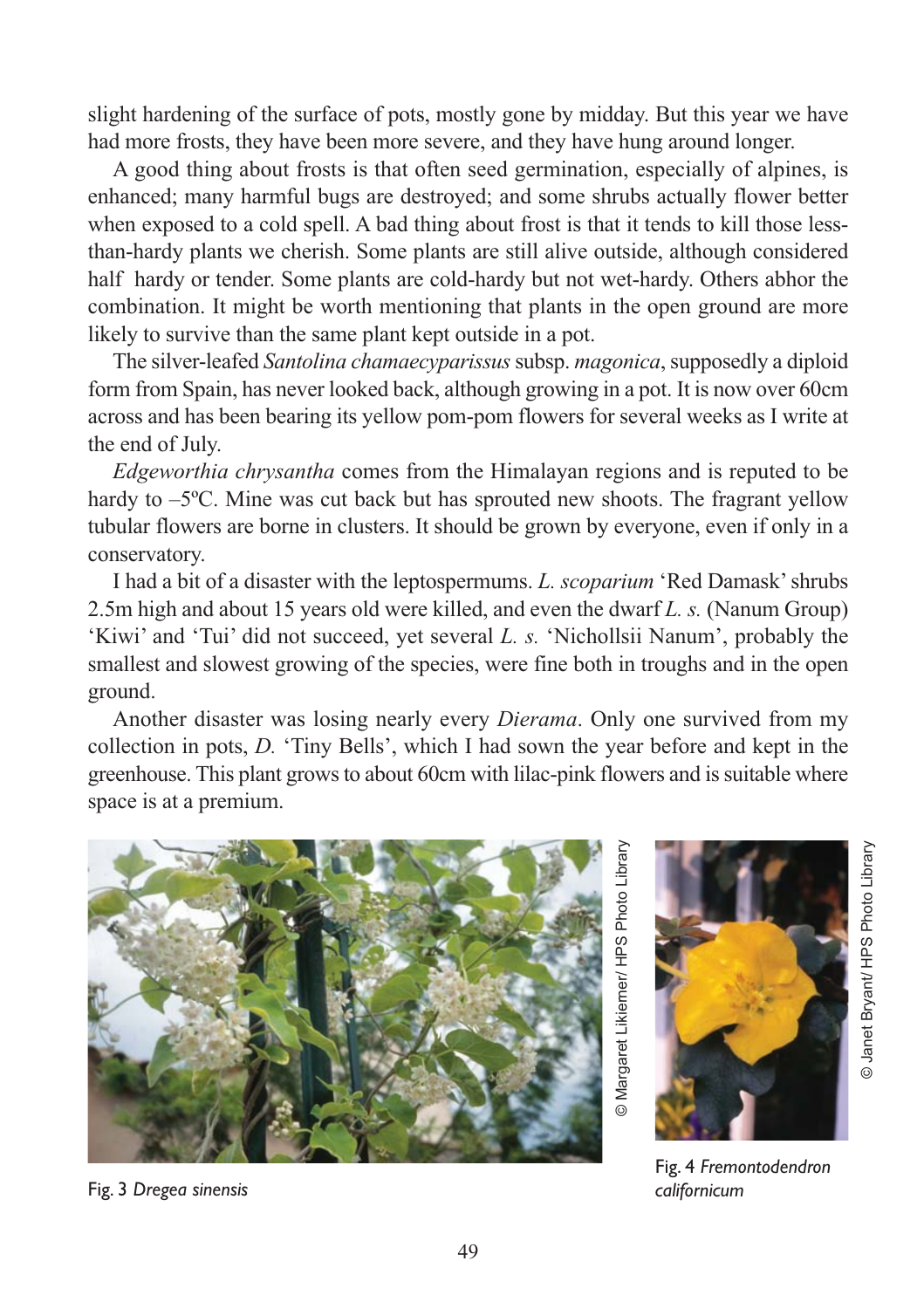I also lost nearly all my collection of *Rhodohypoxis* (fig. 1) in pots, left outside but sheltered in the dry under a bench, yet those in troughs and the open ground are coming up happily, as they do every year. It bears out what I said earlier, plants will survive in the ground better than in pots when the weather is severe.

All my *Hedychium* in pots were lost, and yet *H. densiflorum* 'Assam Orange' (fig. 2) has proved hardy in the open garden for almost two decades.

A Chinese climber, *Dregea sinensis* (fig. 3), with its clusters of white, rose-centred flowers, superficially resembling those of *Hoya carnosa*, has seemed to enjoy the cold weather, although it is considered only half hardy, and has put up an excellent show against a fence, yet *Cestrum* 'Newellii' and *C. parqui*, planted beside it, did not survive.

*Abutilon megapotamicum* 'Variegatum' was cut back, but is growing with the protection of a tree and is a healthy metre high, but the larger-flowered *A.* 'Canary Bird', also planted outside, succumbed.

*Fremontodendron californicum* (fig. 4), from the SW of the USA, is considered half hardy, yet is 4m high in the garden and flowering well. As it's supposedly difficult to grow from cuttings, seed is probably the best method of propagation, and it prefers a poorer rather than rich soil, which can encourage soft growth.

You would not think that African plants would survive our climate but it is surprising that so many do, particularly bulbs. I have grown *Amaryllis belladonna* and *Crinum* x *powellii* outside for over 30 years, and also *Nerine bowdenii*. *Eucomis comosa* 'Sparkling Burgundy' has proved to be equally hardy in the open ground. *Agapanthus africanus*, planted outside alongside the *Zantedeschia aethiopica*, have both flowered well, although they seem smaller clumps this year and I suspect may well have had some die-back. These Africans usually survive outside, as I think they probably do throughout the South of England.

You do not think of many greenhouse succulents as being hardy but two that did survive outside were *Echeveria runyonii* 'Topsy Turvy', and *E. secunda* var. *glauca*, although surprisingly the same plants in the unheated greenhouse were killed.

These are not the only plants on the slightly less-hardy side to survive in the garden over the last two winters, but to list them all would take too long.

So what have I learned from the last two winters? On the whole, growing in pots outside is not to be recommended in severe weather conditions, whereas sometimes the same plant in the open ground can pull through. Once a pot is thoroughly frozen solid, the roots are unlikely to survive. Suffice it to say that I did lose things in pots, protected dry in my unheated greenhouse, while the same plants persisted when planted in the open garden. Now who can explain that...

**Roger Stuckey** is particularly interested in testing the resilience of tender plants. Roger is Chairman of the Devon Group.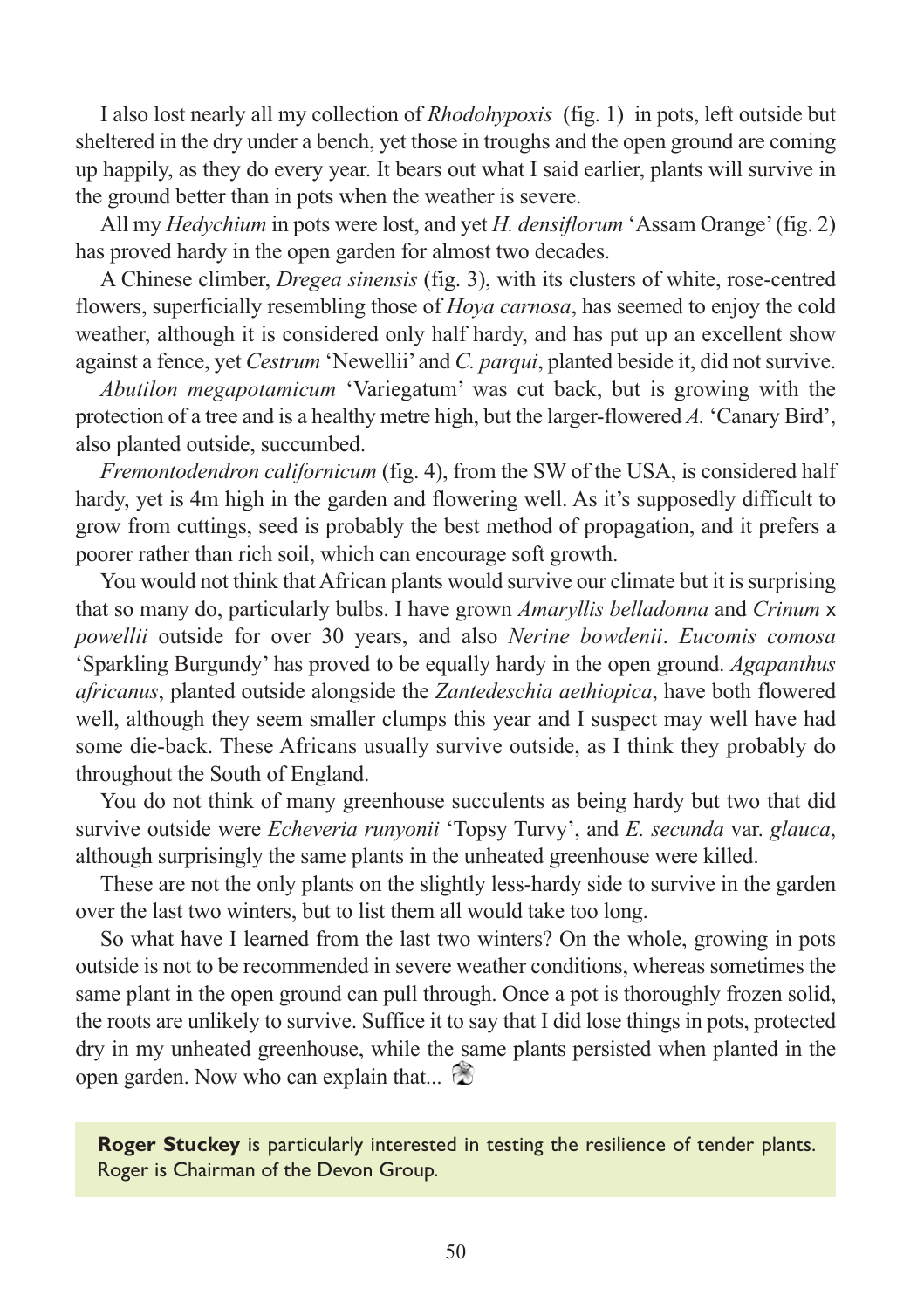### Alpines – an insurance against cold winters? **Barry McWilliam**

After the third cold, snowy winter in succession in mid-Northumberland, and hearing much talk of plants lost to the severe weather, it is worth an audit of damage.

Here, after a very wet autumn, the cold weather began with a light fall of snow on 24th November followed next day by a more significant 10cm fall blanketing hedges, shrubs and branches overnight. Similar falls occurred daily/nightly with air frost and

a complete snow cover, until a thaw on 10th December accompanied by light rain. For 6 days the temperature stayed just above freezing both day and night with an incomplete snow cover, but from the night of the 16th for 11 days the temperatures every night and most days were below freezing, and complete snow cover resumed on 19th December. Much of the late 2010 snow fell quietly in near-calm conditions and lay for long periods on bare branches and evergreens. The slow thaw, over what the Met. Office began to refer to as "the snowfields of Northern England", began at the end of December and continued into January 2011, often with night frosts, but until the 15th never completely removing the snow/ice cover. In all there were 28 days of continuous snow cover and 33 nights of air frost before the end of January, several of them below  $-10^{\circ}$ C.

Initially the weather damage looked severe. The heavy snow, close to 1m at its thickest, lay for long periods, weighing down whole shrubs and individual branches. Much dead

Five evergreen alpine *Penstemon* shrubs from the Western Cordilleras of the US.



Fig. 1 *Penstemon attenuatus* with forget-me-notblue flowers spread along 30cm long stems, in the manner of the bigger herbaceous species.

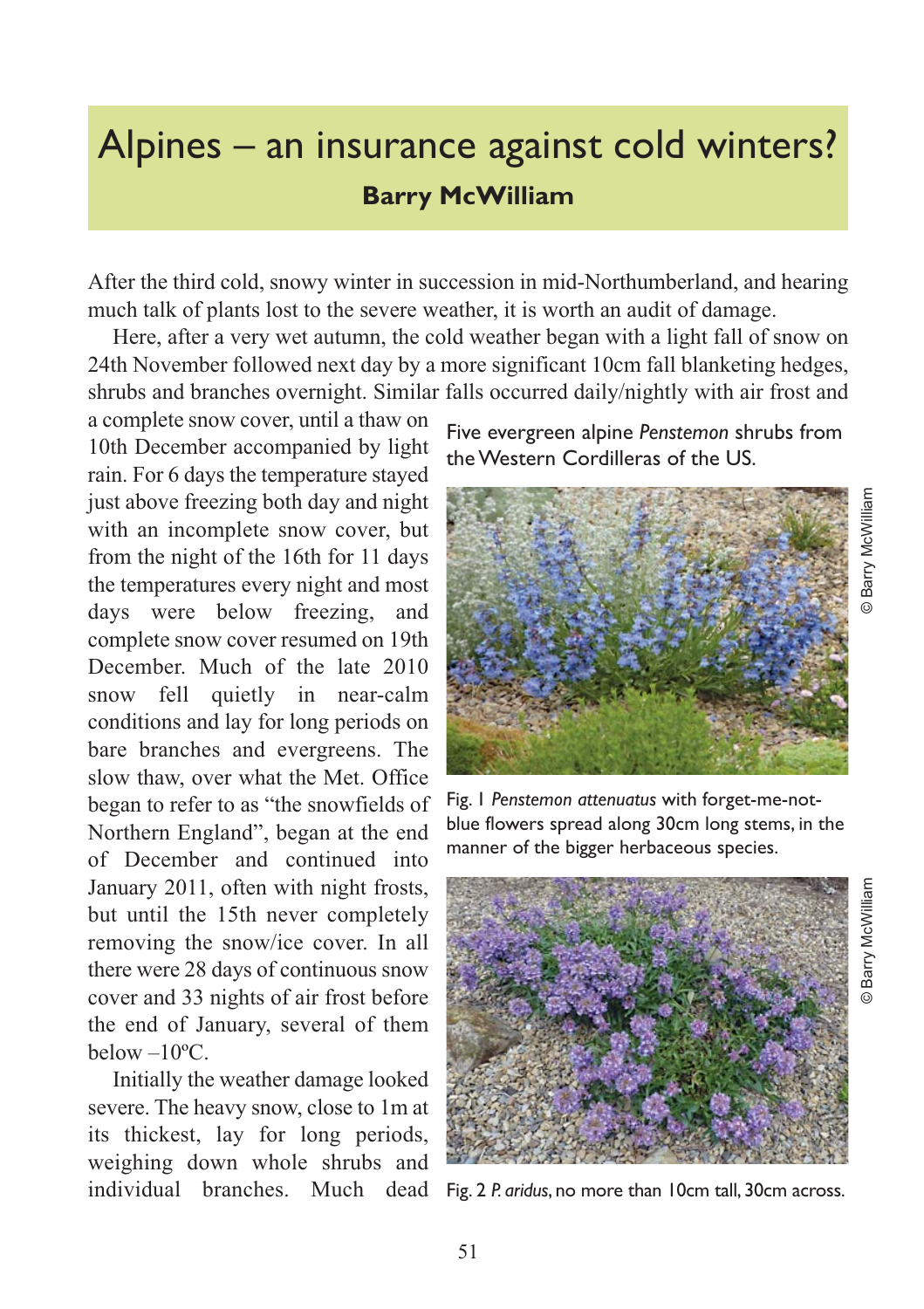**Barry McWilliam** © Barry McWilliam



Fig. 3 *P. fruticosus var. scouleri* f. *albus*, the giant of the group, a low shrub 1m across.



Fig. 4 *P. newberryi*, a shrub up to 15cm high and 60cm across.

**Barry McWilliam** © Barry McWilliam



Fig. 5 *P. virens*, true deep-blue flowers on 15cm stems above a mat of shiny leaves.

material in tall trees fell from high, but also some live branches of substantial diameter were broken by the weight and had to be removed from both oaks and ashes. Some fastigiate conifers were significantly less damaged, but some shrubs were positively flattened and emerged shattered. *Choisya ternata* Sundance, *Salix lanata* and even *Cornus alba* 'Sibirica' were so damaged that they had to be reduced to stumps, and are now regrowing. The one total loss was *Bupleurum fruticosum*, which had survived about ten North East winters, despite experts' doubts as to its hardiness. Crowding by a neighbouring rhododendron may have contributed to its demise.

There seem to be no casualties among the herbaceous borders; indeed the warmth of March and April brought them to an advanced stage by May, though they then suffered from drought before our cold, wet, northern 'summer'. Alpines too have survived unharmed, as one would expect. They may be the answer…

**Stop Press:** This was written in early June. In early August, when I set about removing the dead top growth of the *Bupleurum fruticosum* there was new growth at its base. Perhaps the rhododendron protected rather than killed it. Unfortunately it is very late in the season for a dubiously hardy plant to start into growth, making it unlikely that its growth will be woody enough to survive the coming winter, even if mild.  $\mathbb{R}$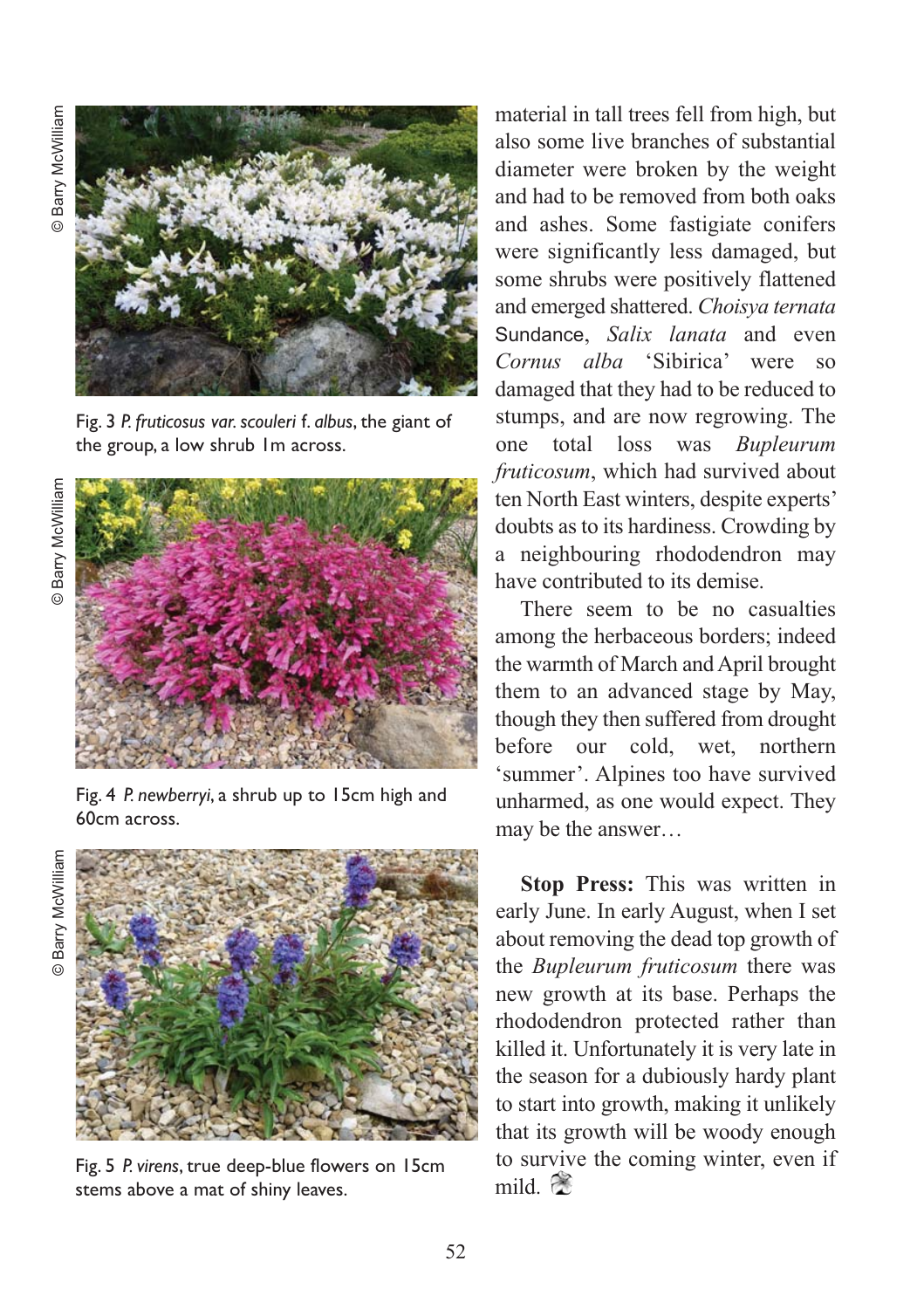Predictably, other alpines from around the world were unaffected by the winter.



© Barry McWilliam **Barry McWilliar** 



Fig. 6 *Incarvillea delavayi* (China), an exotic-looking member of the mainly tropical *Bignoniaceae*, is safely underground for the winter and, given good drainage, is completely hardy. It suffered more from a gale in late May than from the earlier extreme cold.

Fig. 8 A mat of the pinkveined form of *Parahebe lyallii* (New Zealand), a group of *Anthericum ramosum*, St. Bernard's Lily (Europe), behind, and a small clump of *Erigeron glaucus* (North America) in the wall on the right. The leaves intruding on the left are *Nerine bowdenii* (South Africa).

Fig. 7 Alpines including white *Paradisea liliastrum*, St. Bruno's Lily, and blue *Globularia nudicaulis* (Europe); purple *Aster asteroides* (Asia) behind and the minute *Sorbus poteriifolia* (Upper Burma) at its foot.



**Barry McWilliam** was hooked on growing from seed as a teenager, ordering from his father's catalogues. Always gardening and growing from seed, he retired to be a full-time gardener. Most seed is obtained from society seed exchanges, with occasional forays into commercial wild-collected sources. Experience has taught that all hardy plants, including those in the photographs, germinate best without heat outside.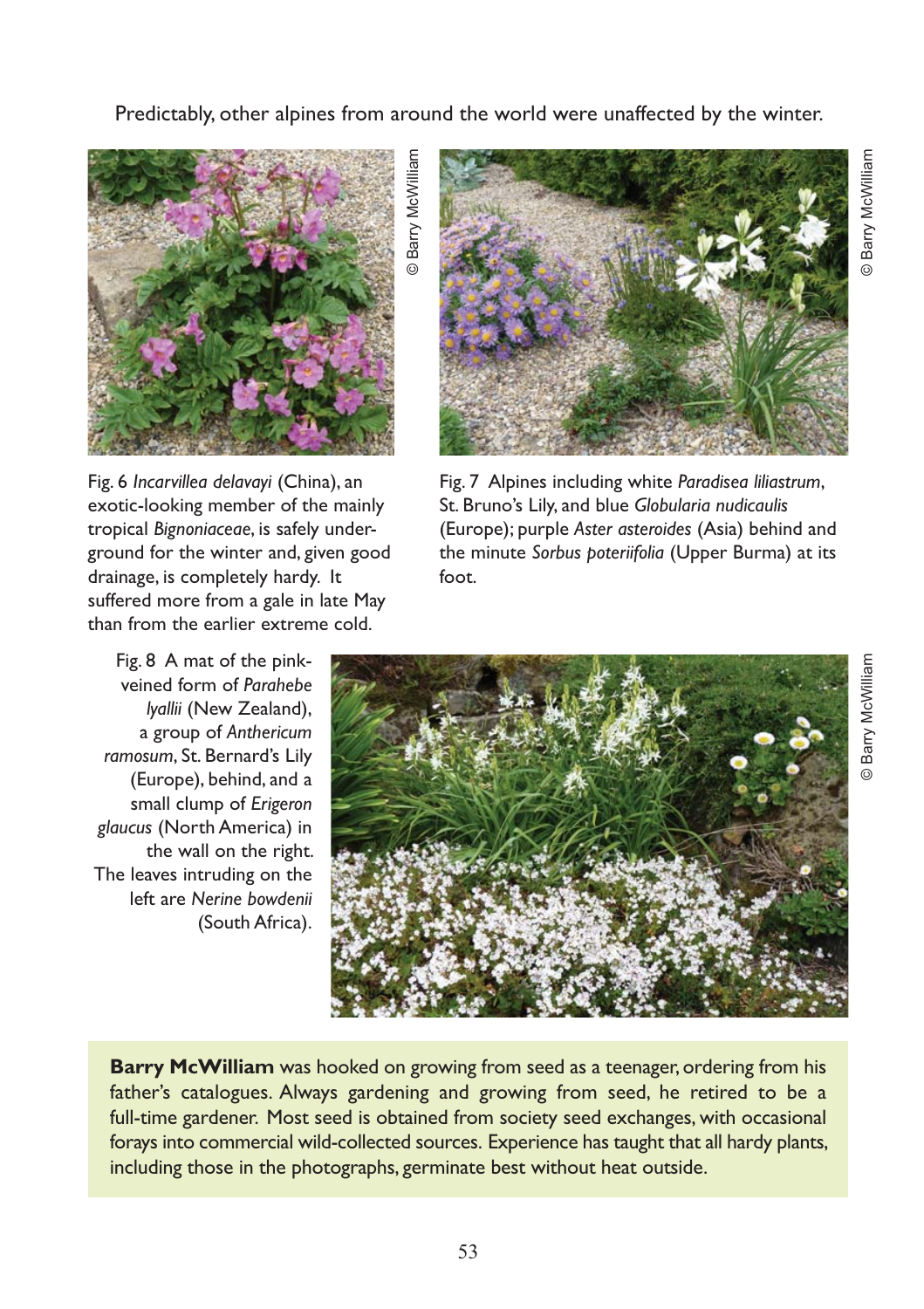### There's always something!

#### **Andrew Lawes**



Fig. 1 Despite two harsh winters, a very dry spring, then deluges of rain, *Allium schubertii* is thriving

In my early twenties we lived in a village on the Suffolk coast and, living in a village, one got to know people quite quickly. I remember in particular an old boy named Eddy, who had two passions in life – sea fishing and gardening. Daily we would meet at our allotments and, sure as eggs are eggs, one plant or another would have been damaged – pests on individual plants, or the elements had affected a whole species. Whatever the catastrophe, Eddy would proclaim "There's always something!!!" and repeat it twice. An old sea dog as well as a seasoned gardener, his pragmatism would soon come into play, and changing tone he would follow with the observation that no matter what the season threw at us, some plant would thrive where others had died.

For more years than I care to admit, and still in Suffolk, I have followed 'the teachings of Eddy', and whenever the weather seems to be against us I have looked for the plants that have found the conditions to their advantage. It is surprising how some can survive or even flourish in adverse conditions, and in many instances I have been amazed. My biggest surprise came last spring when

@Andrew Lawes © Andrew Lawes



Fig. 2 Frothy *Artemisia alba* 'Canescens' seemed to appreciate the early warm dry spell.

I dug up a dead sugar cane and put it, roots up, on the pile ready to burn. Two weeks later I noticed some growth which I thought was in a small part of the clump – investigation showed that it was the entire clump! So it survived not only cold but desiccation too, neither found in its tropical homeland.

East Anglia is generally one of the driest regions of the country, and I have planted accordingly. This year we had an unusually cold winter followed by a warm, dry spring and then frequent spells of torrential rain. This topsy-turvy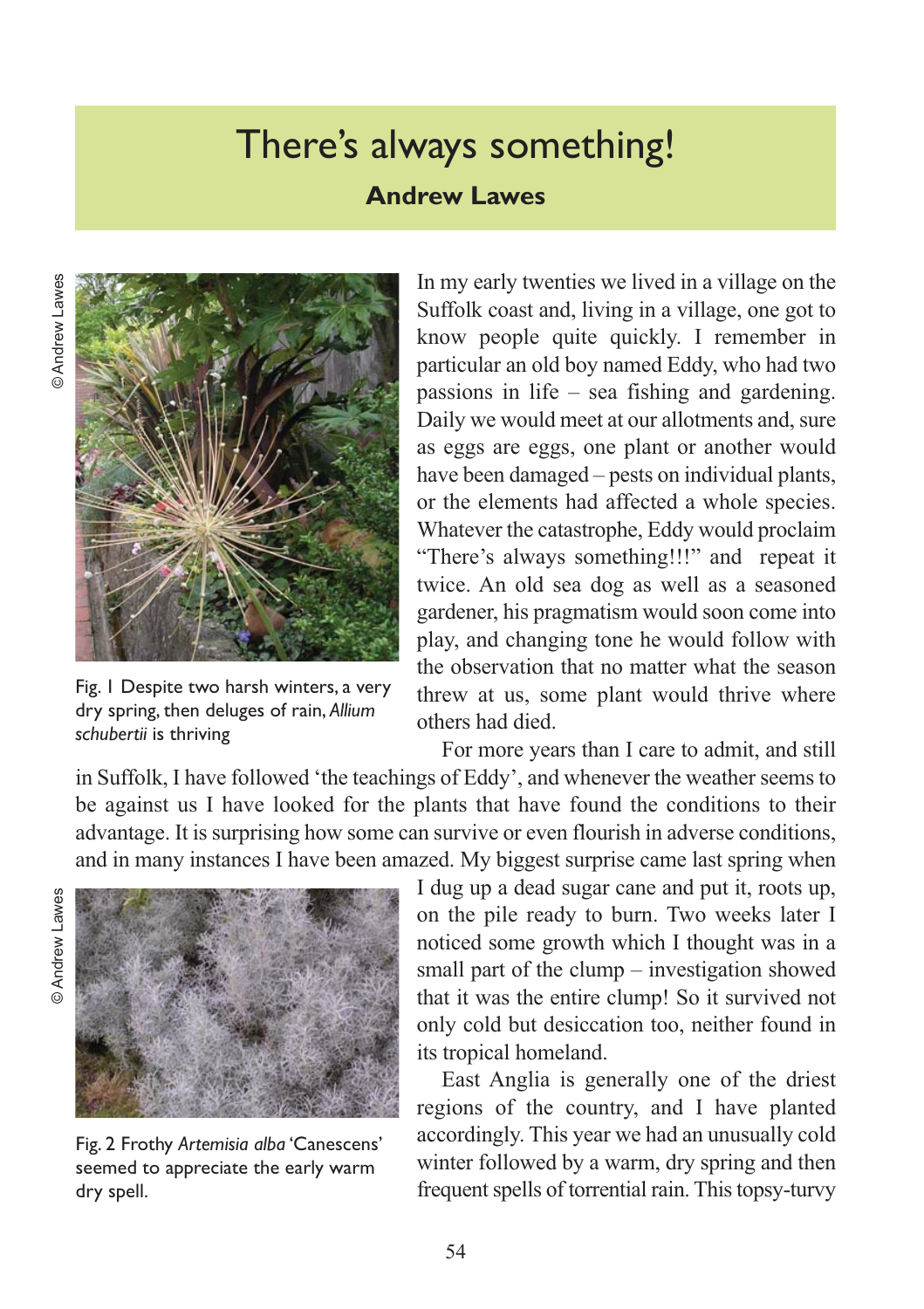weather has given me the opportunity to see which of my plants are good survivors.

Noticeably through each season some plants did extremely well. *Allium schubertii* (fig. 1), in its third year, put on a wonderful show, its heads seeming even bigger. *A. hollandicum* 'Purple Sensation' in a friend's garden also did well. Her *Ribes speciosum* was looking its best ever, the vivid red flowers dangling along each stem in such profusion it reminded me of the tasselled frills of a Victorian table cover.

Artemisias always look unsightly through the winter months, but I rein myself in and resist giving them a trim until new growth is well on its way in the spring. My favourite, *Artemisia alba* 'Canescens' (fig. 2), has done especially well this year.

A few years ago my wife and I started a modest collection of heucheras (fig. 3), and we've been very impressed by how tough they are. They ride out all the weather and provide colour for twelve months of the year. I've lost only one this last winter. Interestingly, on a visit to Aberglasney gardens this May, I saw their extensive heuchera beds had been devastated by the winter conditions so I got off lightly.

Bob Brown<sup>1</sup> makes reference to not noticing a plant you have probably walked past many times and taken for granted; then,

suddenly, it catches your eye. Well *Corokia*



Fig. 3 Heucheras have done well whatever the conditions and provided constant colour through winter cold, spring drought and summer rains.



Fig. 4 *Corokia* x *virgata* 'Sunsplash' enjoyed the early warmth.

x *virgata* 'Sunsplash' (fig. 4) is one such. It really enjoyed the early warmth and produced masses of tiny, perfumed, yellow daisy-like flowers – small but perfectly formed and quite enchanting!

1*Some Good New Plants*, Vol. 32 No. 1 Spring 2011.